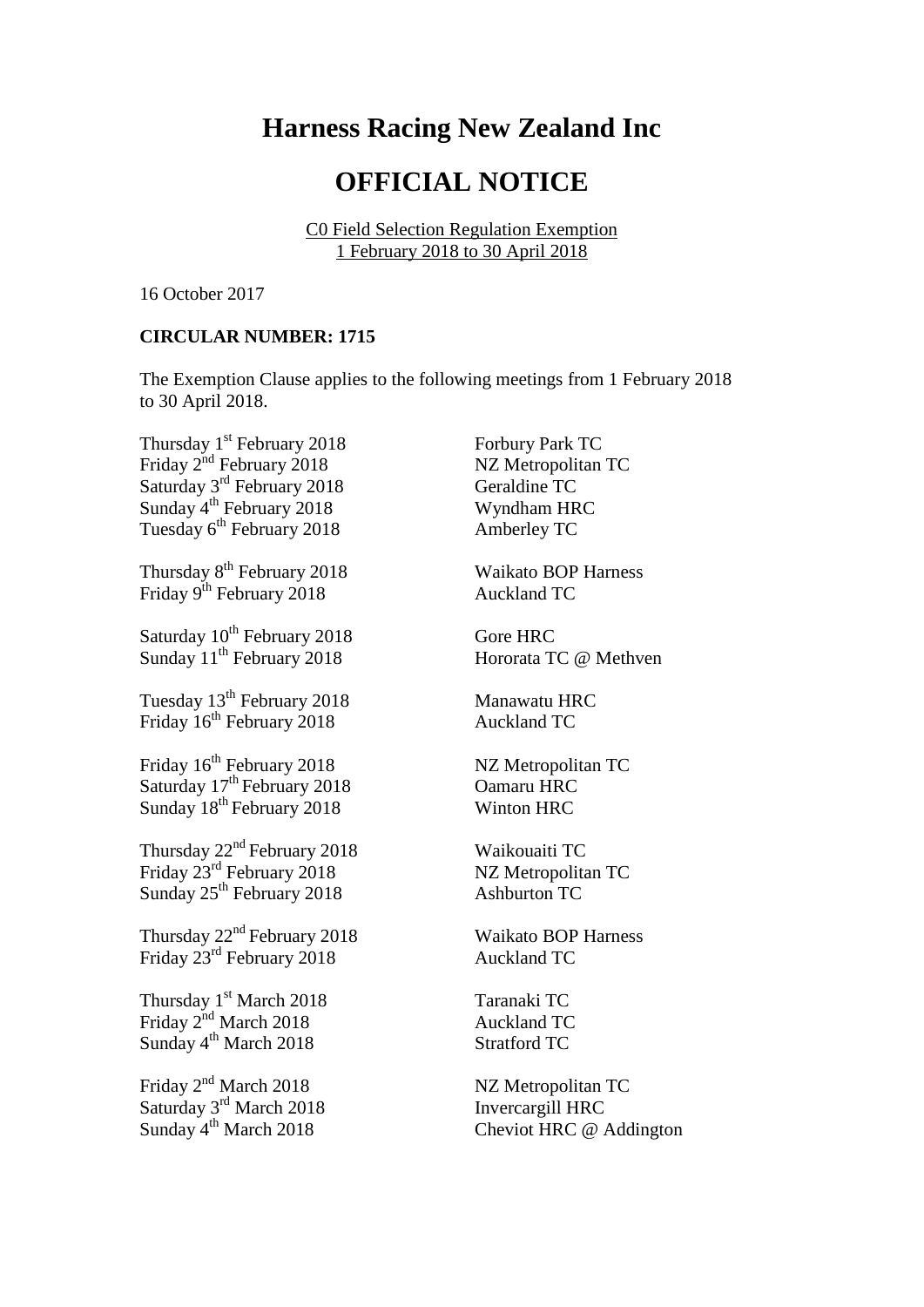Wednesday 7<sup>th</sup> March 2018 Waikato BOP Harness Friday 9<sup>th</sup> March 2018 Auckland TC

Thursday 8<sup>th</sup> March 2018 Forbury Park TC Friday 9<sup>th</sup> March 2018 Westport TC Saturday  $10^{th}$  March 2018 Northern Southland TC

Tuesday 13<sup>th</sup> March 2018 Manawatu HRC Sunday 18<sup>th</sup> March 2018 Waikato BOP Harness

Friday  $16^{th}$  March 2018 NZ Metropolitan TC Saturday 17<sup>th</sup> March 2018 Wyndham HRC<br>
Sunday 18<sup>th</sup> March 2018 Banks Peninsula TC Sunday  $18<sup>th</sup>$  March 2018

Thursday 22<sup>nd</sup> March 2018 Forbury Park TC Friday 23<sup>rd</sup> March 2018 NZ Metropolitan TC Saturday  $24^{th}$  March 2018 Wairio TC Sunday 25<sup>th</sup> March 2018 Waimate TC @ Oamaru

Thursday  $29^{th}$  March 2018 Forbury Park TC Saturday 31<sup>st</sup> March 2018 NZ Metropolitan TC Monday 2<sup>nd</sup> April 2018 Banks Peninsula TC

Thursday 29<sup>th</sup> March 2018 Manawatu HRC Saturday 31<sup>st</sup> March 2018 Hawera HRC

Thursday 5<sup>th</sup> April 2018 Forbury Park TC Friday 6<sup>th</sup> April 2018 NZ Metropolitan TC Saturday 7<sup>th</sup> April 2018 Invercargill HRC Sunday 8<sup>th</sup> April 2018 Rangiora HRC

Tuesday  $10^{th}$  April 2018 Manawatu HRC Friday 13<sup>th</sup> April 2018 Auckland TC

Friday 13<sup>th</sup> April 2018 NZ Metropolitan TC Saturday  $14^{\text{th}}$  April 2018 Winton HRC Sunday 15<sup>th</sup> April 2018 Methven TC

Wednesday 18<sup>th</sup> April 2018 Waikato BOP Harness Friday 20<sup>th</sup> April 2018 Auckland TC

Thursday 19<sup>th</sup> April 2018 Forbury Park TC Friday 20<sup>th</sup> April 2018 NZ Metropolitan TC Saturday 21<sup>st</sup> April 2018 Invercargill HRC Sunday 22<sup>nd</sup> April 2018 Rangiora HRC

Monday 26<sup>th</sup> March 2018 Forbury Park TC @ Wingatui